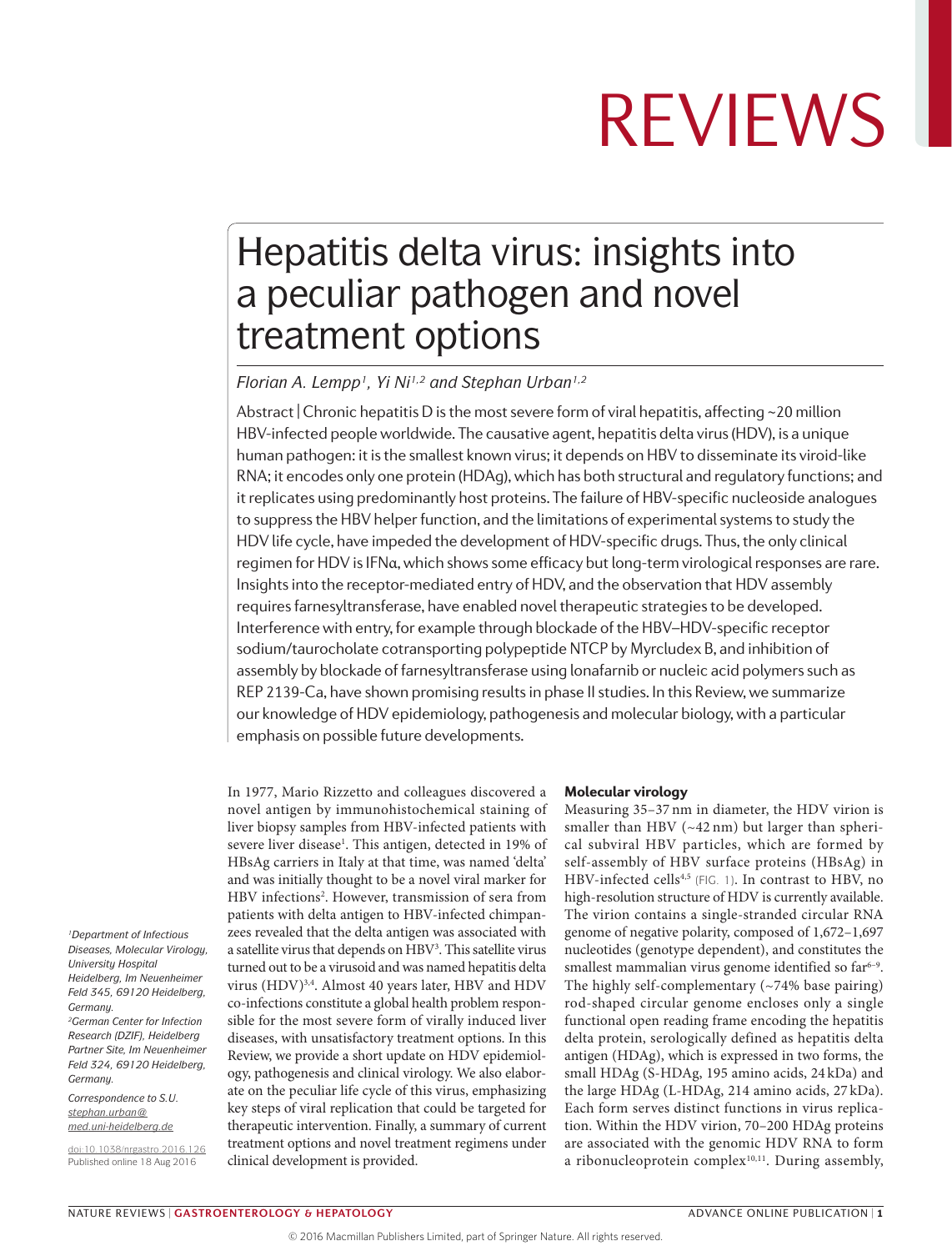#### **Key points**

- Co‑infection with HBV and HDV is considered to be the most severe form of viral hepatitis, affecting 15–20 million individuals worldwide
- HDV is an RNA virusoid that depends on HBV envelope proteins for its assembly, and host cellular proteins to facilitate its replication
- Current treatment options for chronic HDV infection are limited to interferon regimes
- Three novel antivirals targeting virus entry or particle assembly and/or secretion have
- shown promising results in phase II clinical trials

the ribonucleoprotein complex becomes enveloped by an endoplasmic-reticulum-derived lipid bilayer containing the three HBV envelope proteins: small (S-HBsAg), middle (M-HBsAg) and large (L-HBsAg) (FIG. 2).

Sharing the envelope proteins with HBV, HDV exploits identical cellular entry factors, which are responsible for the strong liver tropism and host specificity of both viruses<sup>12</sup>. Initially, the virus encounters heparan sulfate proteoglycans (HSPGs) on the hepatocyte surface. Glypican-5 has been suggested as a major (but not the only) HSPG mediating HDV attachment<sup>13</sup>. This step is mediated by both the antigenic loop of the HBV envelope proteins and the preS1 region of the L-HBsAg protein<sup>14-18</sup>. Subsequently, and probably after induction of a conformational change in the *N*-terminal preS1 domain, HDV binds to its receptor, the human sodium/taurocholate cotransporting polypeptide (NTCP), encoded by *SLC10A1*, via the myristoylated *N*-terminal receptor-binding site of the preS1 domain (amino acids  $2-75$ )<sup>19,20</sup>. NTCP is a bile salt transporter exclusively expressed on the sinusoidal (basolateral) site of parenchymal liver cells (hepatocytes)<sup>21</sup>. Subsequent steps of virus entry are less well characterized. Thus, it is unclear whether membrane fusion of HDV occurs at the plasma membrane or after endocytosis and whether HBV and HDV differ in this respect. Once released into the cytoplasm, the ribonucleoprotein complex is transported to the nucleus, possibly guided by the HDAg, which contains a nuclear localization signal that can be recognized by the cellular nuclear import machinery<sup>22,23</sup> (FIG. 2). HDV RNA replication takes place exclusively in the nucleus. As the virus does not encode an RNA-dependent RNA polymerase, replication and mRNA synthesis involves the activity of host polymerases. Strong evidence indicates that RNA polymerase II catalyses both processes<sup>24,25</sup>; however, some reports also claim a role for RNA polymerase I, which localizes to nucleoli26,27. Similar to plant viroids, which are smaller in size owing to the lack of an encoded protein but structurally closely related to HDV<sup>28</sup>, replication proceeds via a rolling-circle mechanism of RNA synthesis. In the first step, an exact complement of the genome, called the antigenome, is produced. The subsequent double rolling-circle replication steps generate RNA multimers of genomic or antigenomic polarity<sup>29</sup>. These multimers cleave themselves into monomers by ribozymes embedded in both the genomic and antigenomic strands $30-32$ (FIG. 2). Monomers of either polarity become ligated to form circular antigenomes and genomes. Whether HDV recruits (a) cellular ligase(s) or whether the ribozymes themselves possess ligase activity is presently unknown<sup>33,34</sup>. The sequence encoding S-HDAg resides in the antigenome; however, owing to its exclusively nuclear localization and its lack of an internal ribosome entry site element, the antigenome cannot encounter the ribosomal translation machinery directly. Accordingly, a 5ʹ-capped and 3ʹ-polyadenylated ~800 nucleotide mRNA is produced, exported into the cytoplasm and translated<sup>35-37</sup>. The copy numbers of HDV genomic, antigenomic and mRNA are approximately 300,000, 60,000 and 600 respectively, per average infected cell38.

In chronically infected patients, experimentally infected chimpanzees<sup>39,40</sup> and cell culture systems<sup>41</sup>, the L-HDAg protein sequence contains the entire S-HDAg polypeptide plus an additional *C*-terminal extension of 19 or 20 amino acids (genotype dependent). L-HDAg is encoded in the same RNA segment as S-HDAg; however, during replication, the antigenomic RNA becomes edited in such a way that the encoded amber stop codon (UAG) of S-HDAg is mutated to UGG, allowing elongation of the S-HDAg sequence by an additional 19 or 20 amino acids. This protein is called L-HDAg42. The RNA editing is catalysed by the host enzyme ADAR1 (REFS 43,44), which exists in a nuclear (ADAR1-S) and a cytoplasmic (ADAR1-L) isoform. Both isoforms are able to mediate editing of the HDV genome. As the antigenomic template is localized exclusively in the nucleus, ADAR1-S is believed to mediate the majority of editing events<sup>44</sup>. However, some reports also speculate about a role for the interferon-induced ADAR1-L in editing<sup>45,46</sup>. Although incoming and *de novo* synthesized S-HDAg is required for viral replication<sup>47,48</sup>, L-HDAg, as an ADAR1 editing product, and thus expressed later in infection, represses replication and directs the viral life cycle towards assembly and secretion of progeny virus<sup>41</sup>. Both S-HDAg and L-HDAg share several functional domains, including RNA-binding domains, a coiled-coil motif, a helix–loop–helix motif and a nuclear localization sequence<sup>49</sup>. Interaction screens using recombinant protein revealed ~100 cellular binding partners of S-HDAg including several subunits of RNA polymerase II<sup>50</sup>. This finding indicates that S-HDAg would guide the HDV ribonucleoprotein complex to RNA polymerase II and alter its substrate specificity from double-stranded DNA to self-complementary RNA. Both HDAgs undergo post-translational modifications, including methylation, acetylation, phosphorylation and sumoylation within their S-HDAg region<sup>38</sup>. Within its *C*-terminal extension, the L-HDAg contains a nuclear export signal<sup>51</sup>, a motif involved in HBsAg binding<sup>52</sup> and a prenylation site (Cys211), on which a farnesyl moiety becomes covalently linked by cellular farnesyltransferase<sup>53,54</sup>. Farnesylation of L-HDAg is important for negatively regulating viral replication later in the life cycle<sup>55</sup> and simultaneously promoting the envelopment of ribonucleoproteins and release of viral particles<sup>53,56</sup>. Inhibition of farnesyltransferase by lonafarnib inhibits L-HDAg prenylation thereby preventing the interaction of ribonucleoproteins with a Trp-rich domain in the cytosolic loop of HBsAg<sup>57</sup> (FIG. 1c). As replication proceeds, genomic RNA and RNA–protein complexes are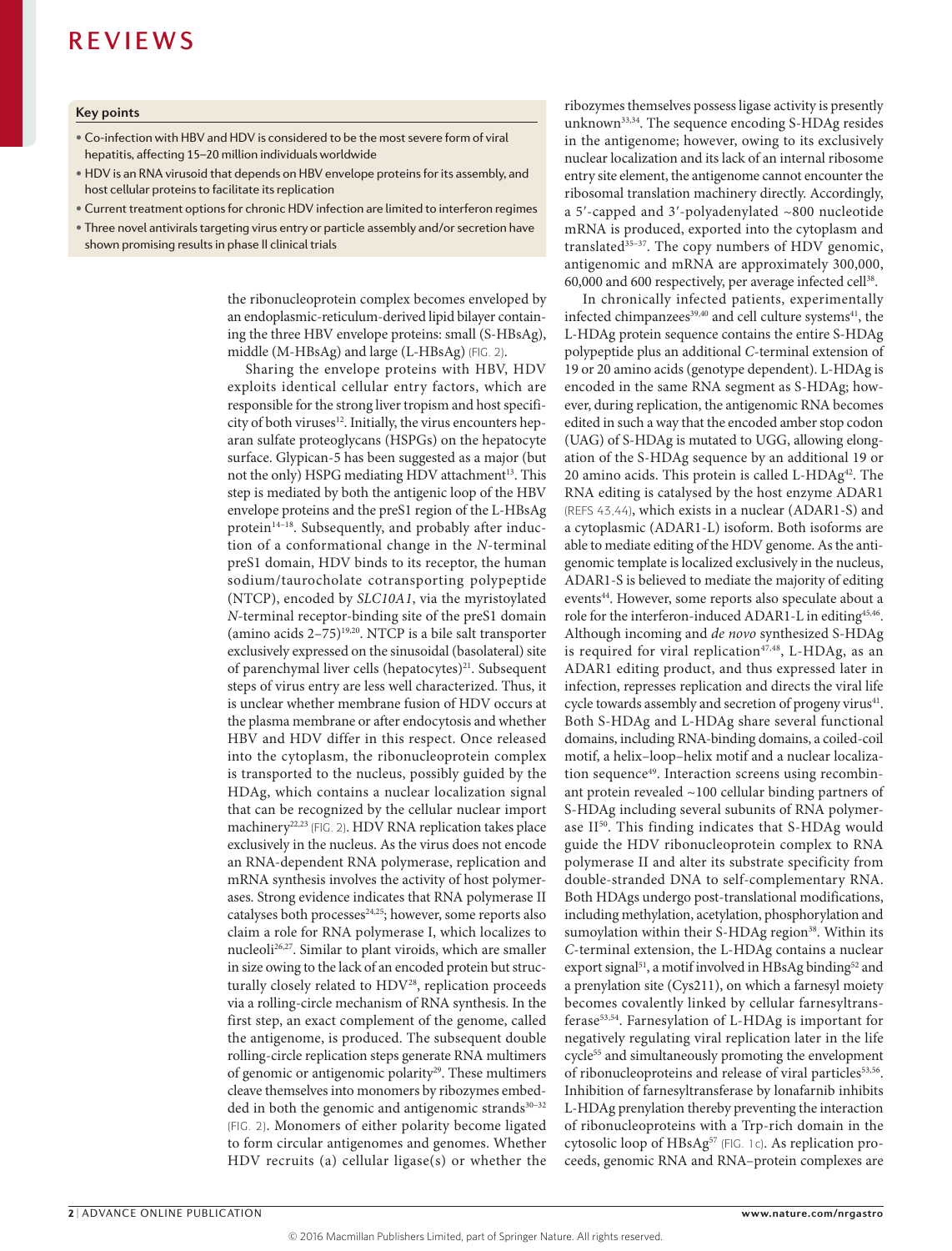

**Nature 21 Castrology & Hepatology** B 11 Castro Castrology Anderson Castro 21,000<br>nucleotides for genotype I)<sup>156</sup> comprises a viroid-like ribozyme-harbouring region. Figure 1 | **Structure of hepatitis D virus (HDV). a** | The HDV genome (1,683 During virus replication, RNA editing results in an mRNA encoding L-HDAg (large HDAg). Both S-HDAg (small HDAg) and L-HDAg undergo methylation, acetylation and phosphorylation at R13, K72 and S177, respectively. The cysteine residue (C211) in the virus assembly sequence (VAS) region of L-HDAg becomes prenylated by farnesyltransferase. **b** | The three HBV-encoded envelope proteins of the virion contain the same *C*-terminal S-protein. M-HBsAg (middle HBsAg) has a preS2 domain, and L-HBsAg (large HBsAg) additionally contains a preS1 domain with 107–118 amino acids (genotype dependent). The receptor-binding site (RBS) is located within the myristoylated N‑terminal part of preS1 and contains an essential NTCP-binding site. **c** | The HDV ribonucleoprotein (RNP) is surrounded by an envelope embedded with HBsAg. The cytosolic loop I (CYL‑I) is crucial for envelopment and the antigenic loop (AGL) determines the antigenicity and contains an infectivity determinant. During HDV assembly, L-HDAg binds to the tryptophan-rich motif (TRM) of the envelope proteins via the prenylated moiety and the proline-rich VAS domain. NLS, nuclear localization signal; S-HBsAg, small HBsAg.

exported into the cytoplasm, where complete assembly of ribonucleoproteins occurs. For unknown reasons, antigenomic RNA cannot be exported<sup>58</sup>.

HDV can only be assembled and released from cells expressing the HBV envelope protein. In a natural infection, these cells replicate HBV and express HBsAg from covalently closed circular DNA (cccDNA). However, hepatocytes containing rearranged HBV integrates that encode functional HBsAg but are replication deficient might contribute to HDV dissemination within the liver (for example in HBeAg-negative patients). The latter scenario has been shown *in vitro*, where hepatoma cell lines with stable HBV integrates are able to assemble HDV particles<sup>59</sup>, and cell lines that coexpress NTCP and only the HBV surface proteins are able to fully support the HDV replication cycle in the absence of HBV<sup>60</sup>. In contrast to HBV, which requires the interaction of the preS-encoded matrix domain (17 *C*-terminal amino acids of preS1 followed by the *N*-terminal five amino acids of preS2) with the HBV nucleocapsid for envelopment, HDV assembly only requires S-HBsAg<sup>61,62</sup>. Thus, secreted HDV particles might become enveloped by only the S-HBsAg protein and are consequently noninfectious<sup>63</sup>. To what extent ribonucleoprotein-containing HDV particles in the serum of patients co-infected with HBV and HDV are L-HBsAg deficient is presently unknown. The L-HBsAg with its myristoylated preS1 domain is needed for infectivity in order to interact with HSPGs and NTCP<sup>64</sup>. Whether HDV particles are secreted via multivesicular bodies (as shown for HBV<sup>65</sup>) or use the subviral particle secretion pathway via the Golgi remains unclear.

#### Cell culture and animal models of HDV

For many years, viral entry, including the establishment of authentic replication complexes of HDV (and HBV), could only be analysed in primary human hepatocytes (PHHs)<sup>14</sup> or differentiated HepaRG cells<sup>66</sup>. This restriction is mostly caused by the down-modulation of NTCP in commonly used human hepatoma cells lines (HepG2 or HuH7) or the species-specific receptor activity of NTCP<sup>19,20</sup>. Thus, chimpanzees have been the only immune-competent animal model for the study of HBV and HDV, but the use of Hominidae is ethically questionable<sup>67</sup>. An alternative *in vivo* system is immune-deficient mice partially transplanted with PHHs68,69. Such mice have been used to study HBV infection, HBV and HDV co-infections and the activity of antiviral agents<sup>70</sup>. Surprisingly, HDV can infect woodchucks, which replicate woodchuck hepatitis virus (WHV) and are released at very high titres as HDV ribonucleoproteins enwrapped by WHV envelope protein<sup>71</sup>. This model can be used to study the pathology of HDV replication. However, as infection with WHV-enveloped HDV ribonucleoproteins cannot be blocked by the NTCP-specific inhibitor Myrcludex B, entry by another pathway has to be assumed (K. Schöneweis & S. Urban, unpublished work), and this model cannot be applied to study the natural infection and/or co-infection events of HBV and HDV. Interestingly, one publication using this pseudotyped virus showed that normal mice can be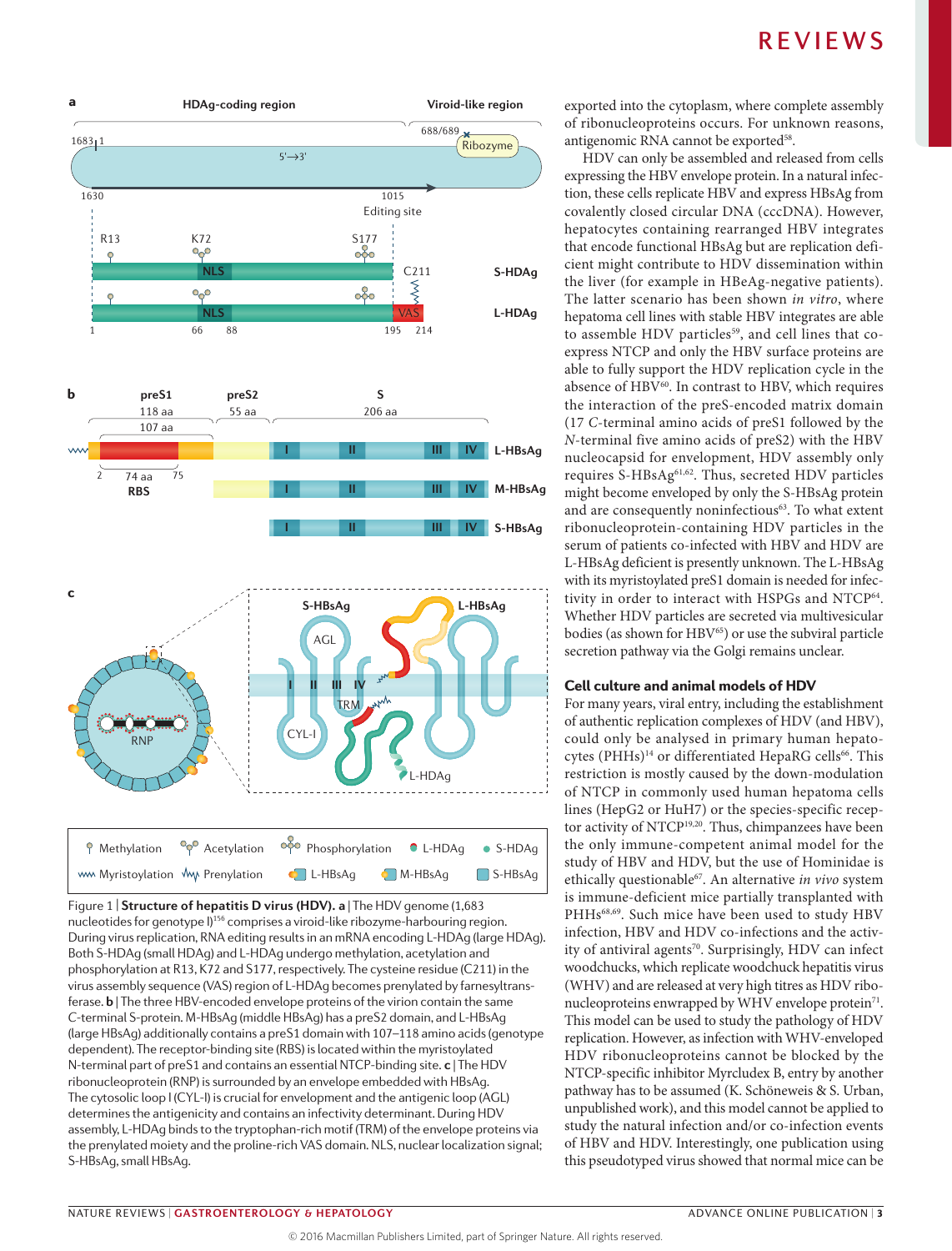abortively infected at a low level<sup>72</sup>. If this finding can be replicated, it would indicate the presence of a partially functional receptor for WHV in mice. Stable transduction of human NTCP into mouse hepatocytes renders them susceptible to HDV but not HBV<sup>19,73,74</sup>. However, the reported infection efficacy is poor when compared to PHHs, indicating that some early infection event is still limited<sup>19,75</sup>. Consistent with these *in vitro* findings, transgenic mice expressing human NTCP become susceptible to HDV at very low levels when compared to PHH-transplanted immune-deficient animals<sup>76,77</sup>. Knockout of interferon signalling in NTCP transgenic animals only slightly increases infection efficacy, indicating that HDV-induced interferon responses might not



Figure 2 | **The replication cycle of HDV.** Hepatitis D virus (HDV) passes through fenestrated endothelium to enter the space of Dissé, where it interacts with heparan sulfate proteoglycans (HSPGs), binds to NTCP, and fuses either with the plasma membrane or undergoes an endocytosismediated fusion process to release the ribonucleoprotein (RNP) complex into the cytosol. The RNP complex is transported into the nucleus to initiate RNA replication. The genomic RNA with negative polarity serves as the template for the first rolling-circle amplification (RCA) step. The resulting antigenomic RNA oligomer is cleaved in *cis* by intrinsic ribozyme activity and ligated into the circular viral antigenome. The antigenomes undergo a second RCA. The resulting genomic RNA oligomer is autocatalytically cleaved and ligated into the circular genomic RNA. These genomic RNAs

dependent manner. The heterogeneous mRNAs are translated into S-HDAg are used as the template for mRNA transcription in an RNA-polymerase-II-(small HDAg) and L-HDAg (large HDAg) and transported into the nucleus to regulate virus replication or bind to circular virus genome to form RNPs, which are exported to the cytosol. L-HDAg is responsible for RNP interactions with the HBV envelope proteins. Synthesis of HBV envelope proteins depends on covalently closed circular DNA (cccDNA)-dependent transcription or transcription from integrated HBV genomes (not shown)<sup>157</sup>. HDV is presumably released through the classic secretory pathway and progeny viruses infect neighbouring hepatocytes. L-HBsAg, large HBsAg; M-HBsAg, middle HBsAg; S-HBsAg, small HBsAg; SVP, subviral particle.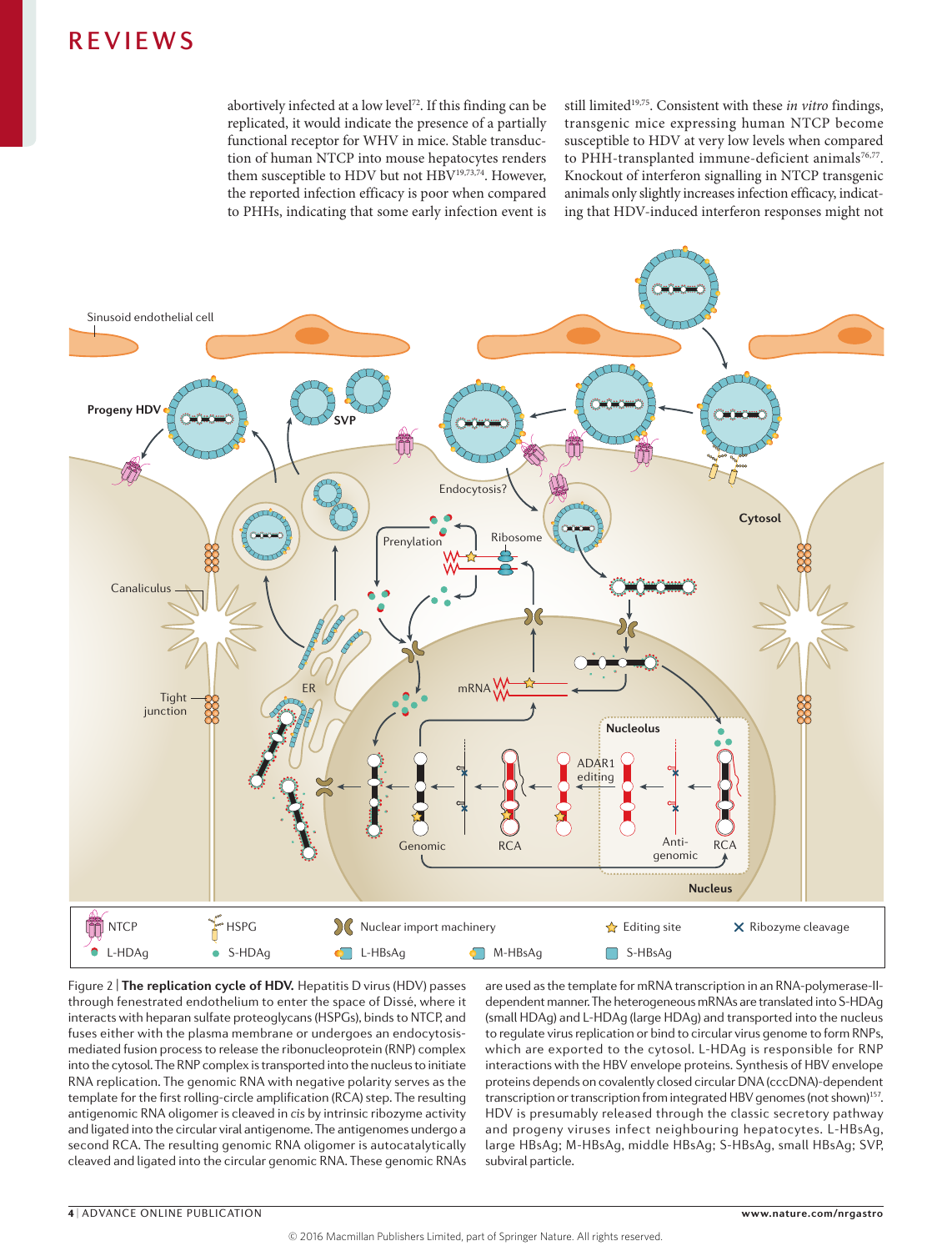have a key role in the restriction. For future studies on the immunology and pathogenesis of HDV (and HBV) it will be crucial to identify additional host factors involved in modulating infection efficacy of both viruses, thereby enabling generation of immune-competent small animal models78. Some important findings with clinical relevance made using established models (mostly transplanted uPA-SCID mice) are: HDV RNA persists in the liver in the absence of HBV for at least 6 weeks and HDV propagation can be triggered upon superinfection with HBV76; HDV induces pronounced innate immune responses in HBV-infected animals<sup>79</sup>; and cell divisions of HDV-infected hepatocytes (in contrast to HBV-infected cells<sup>80</sup>) allows HDV replicative intermediates to spread into progeny cells without the need to secrete virus particles. Extrapolated into a clinical setting these findings could mean that HBsAg-negative hepatocytes, which replicate HDV RNA, might propagate RNA genomes by cell division in the liver and therefore provide an intracellular reservoir of genomes. Upon superinfection with HBV these cells might reassemble infectious particles for extracellular dissemination. This finding might imply that HDV antiviral treatment (unless it results in a complete eradication of replicative genomes) has to be sustained for a long time until HBsAg clearance can be achieved (discussed later).

#### Epidemiology

HDV prevalence in patients infected with HBV describes the percentage of anti-HDAg antibody-positive individuals in HBsAg-positive patients. HDV epidemiology has been reviewed in detail elsewhere<sup>81</sup>. Based on estimations from the 1980s and 1990s, ~5% of chronic HBV carriers worldwide are co-infected with HDV, which corresponds to an absolute number of 10–20 million patients infected with HDV. Regional variations in the prevalence of HDV are noticeable, with the highest rates in low-income and developing countries. Some evidence suggests that the prevalence of HDV does not proportionally correlate with the prevalence of HBV<sup>81</sup>. Following HBV vaccination programmes that started in the 1980s, HDV prevalence among patients infected with HBV decreased in most industrialized countries; for example in Italy, HDV prevalence decreased from 25% in 1983 to 8.3% in 1997 (REFS 82,83), and in central Turkey from 29% before 1995 to 12% after 1995 (REF. 84). In the past decade, however, HDV prevalence rates have remained unchanged in many European countries, ranging from 8–11% in Germany, Italy and England<sup>85,86</sup>. This figure is owing to immigration of people from HDV-endemic regions; in Germany, 75% of patients infected with HDV are immigrants, mostly from Turkey and Eastern Europe<sup>86</sup>. In the USA, prevalence data are limited and were only recently reassessed. In some US states, rates were comparable to Europe at 3–8%87,88. Remarkably, one report identified up to 50% HDAg-specific antibodies in HBsAg-positive injecting drug users<sup>89</sup>. One important factor for underestimating HDV prevalence is the practice in many hospitals to not routinely test for HDAg-specific antibodies in HBsAg-positive individuals<sup>85,87,90,91</sup>; one study found that testing rates varied substantially, with some as low

as 8%88. In China, a country with >100 million people infected with HBV (>10% HBV prevalence), data on the prevalence of HDV need to be readdressed in the future. An early analysis of 2,346 liver samples from 17 areas in China indicated that 9.5% of HBsAg-positive samples also stained positive for HDAg92. In developing countries, high endemic areas with >20% prevalence are reported for Central Africa, Romania, Mongolia, Pakistan, Iran, in the mountainous region of Venezuela and Colombia as well as in the Amazon Basin in South America<sup>93-96</sup>. HBV vaccination protects against HDV infection; however, as the 240 million individuals with chronic HBV infection cannot be protected by a HDV-specific vaccine they are at risk of becoming superinfected with HDV.

#### Pathogenesis

Chronic HBV and HDV co-infection is considered to be the most severe form of viral hepatitis, causing liver cirrhosis and hepatocellular carcinoma. Patients coinfected with HBV and HDV have a twofold higher risk of developing cirrhosis, a threefold higher risk of developing hepatocellular carcinoma and a twofold increased mortality rate compared with HBV monoinfected individuals97,98. Similar to HBV, HDV is transmitted via the parenteral route, through contact with infectious body fluids. Accordingly, intravenous drug users are at very high risk of infection owing to contaminated syringes. Sexual transmission has been reported<sup>99,100</sup> as well as intrafamilial spread, mostly in regions of high endemicity<sup>101,102</sup>. The fact that HDV prevalence among individuals infected with HBV shows distinct geographical hotspots suggests that transmission within those regions could also be related to as yet unknown routes (such as by biting insects). In contrast to HBV, perinatal transmission of HDV is uncommon<sup>103</sup>. As HDV depends on HBV, two modes of acquiring infection can be distinguished. Co-infection designates a simultaneous infection of naive individuals with both HBV and HDV. In the majority of cases, HBV and HDV coinfection is self-limited and proceeds similar to an acute HBV monoinfection with clearance rates of >95% in immune-competent adults. However, compared with HBV monoinfection, an increased rate of fulminant hepatitis cases has been observed<sup>104</sup>. HDV superinfection describes HDV infection of an already chronically infected HBV carrier. Such superinfections cause severe acute hepatitis that progresses to chronicity in >80% of cases<sup>105</sup>.

Our present knowledge on the cellular and molecular pathogenesis of hepatitis D is very limited. As for HBV and HCV, pathogenesis is believed to be mostly immune-mediated, as virus replication per se is not cytolytic and expression of HDAg shows few cytotoxic effects in hepatic cells or HDAg-transgenic mice<sup>106,107</sup>. However, debate exists on whether the cytolytic potential of HDV might differ in resting or regenerating hepatocytes, and some observations indicate that clearance of HDV-infected cells can occur quite fast in resting hepatocytes (see results of the Myrcludex B trial discussed later). In contrast to HBV, HDV infection induces a strong expression of type I interferons and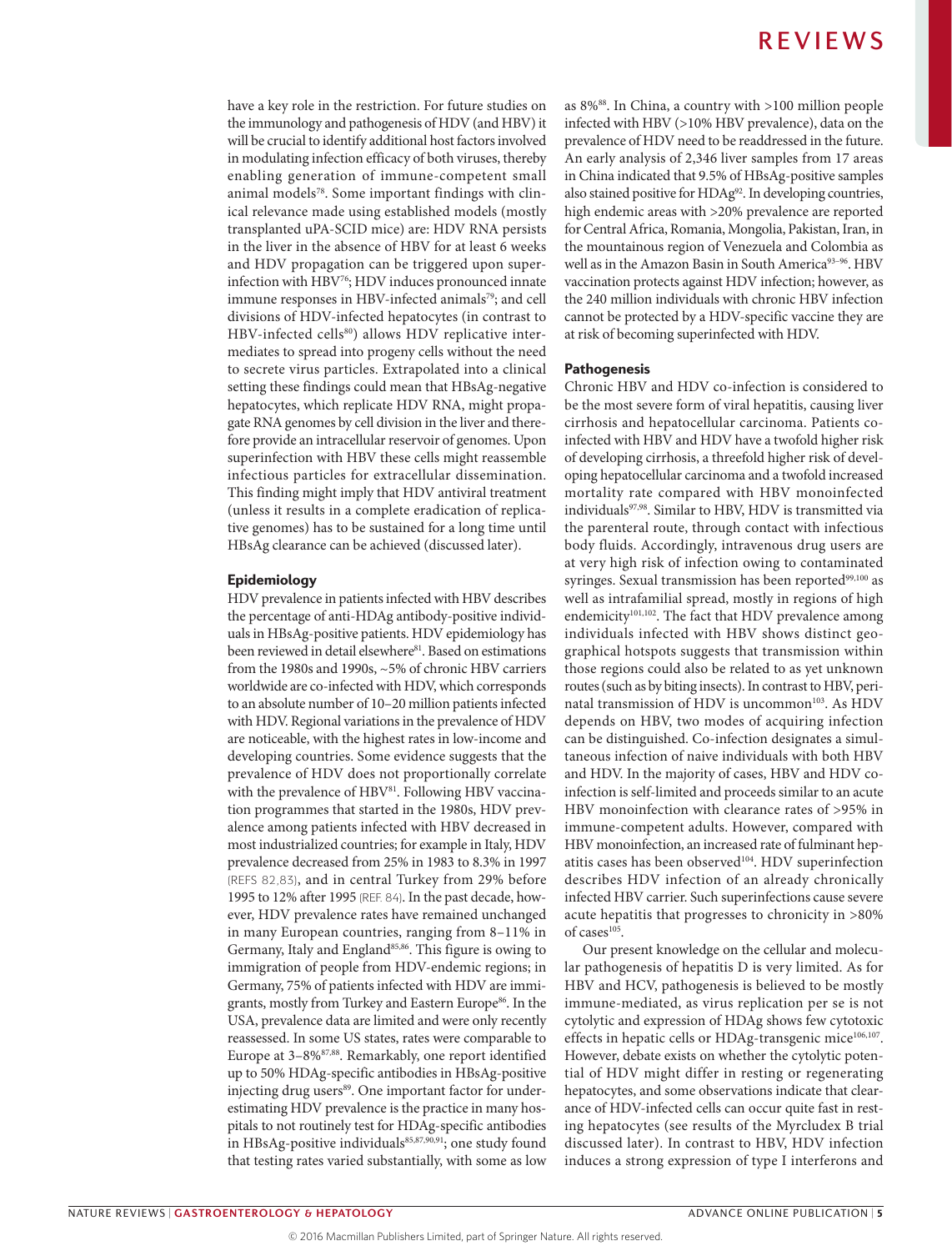subsequently interferon-stimulated genes<sup>77,79</sup>. Using HDV-transfected HuH7 cells, HDV replication has been shown to interfere with IFNα-induced translocation of STAT1 to the nucleus<sup>108</sup>. If this finding holds true in a natural infection of PHHs with therapeutic doses of PEG-IFNα, the limited antiviral treatment response during IFNα therapy of patients with chronic HDV infection might be explained by a natural counteraction of the virus. Moreover, an altered phenotype of natural killer cells in patients infected with HDV has been described; although the absolute frequency of natural killer cells in the peripheral blood was increased, cells were less activated and showed impaired cytolytic function<sup>109,110</sup> indicating that similar to HBV, exhaustion of the cellular immune system might have a role in eliminating the virus. A CD4+ T-cell response against HDAg has been shown in a small cohort of patients with chronic HDV infection. Interestingly, only patients negative for HDV RNA could mount a response<sup>111</sup>. In another study, a specific cytokine pattern was identified in patients with chronic HDV infection, which differed in patients who responded to IFNα treatment versus nonresponders<sup>112</sup>.

Owing to its error-prone way of replication, the genome of HDV is highly variable. Accordingly, different HDV genotypes have evolved in distinct geographical regions<sup>81</sup>. Today, eight genotypes, with <20% divergence within one genotype and up to 35% divergence between different genotypes, have been described. Genotype 1 has a worldwide distribution but predominates in Europe and North America, genotype 2 is mostly present in Asia, genotype 3 has exclusively been found in South America, genotype 4 is present in Taiwan and Okinawa, and genotypes 5–8 are predominant in West and Central Africa<sup>93</sup>. Knowledge about the clinical outcome of chronic infection with the different genotypes is limited. Genotype 1 infections have a lower remission rate and more adverse outcomes than infections with genotype 2 (REF. 113). Genotype 3 is the most divergent of all genotypes and is often associated with severe liver disease and outbreaks of fulminant hepatitis in South America<sup>114,115</sup>. The high genomic variability also results in the generation of quasispecies populations and co-evolution of such quasispecies within an infected patient<sup>116</sup>. To what extent quasispecies formation contributes to pathogenesis, immune escape and possible resistance formation in upcoming treatment options will be interesting to investigate.

#### Current treatment

The peculiar life cycle of HDV, with its predominant dependence on host cellular enzymes, limits the development of direct-acting antiviral agents for possible treatment of chronic HDV infection. Obviously, the preferred treatment of HDV infection would be a functional control of HBV replication comprising the complete suppression of HBV envelope protein production (HBsAg negativation). Ideally, this suppression would be associated with a sustained positive anti-HBsAg antibody status. Current treatment options, however, are limited to IFNα, which was introduced against chronic HDV infection in the 1980s<sup>117</sup>. Following the introduction of PEG-IFNα in 2006, which has an increased half-life and improved safety profile, several studies have been performed showing HDV negativity rates of 17-47% but no HBsAg seroconversion<sup>81,118,119</sup>. The largest multicentre HDV clinical trial so far (HIDIT-1) consisted of three treatment arms: PEG-IFNα alone, PEG-IFNα in combination with adefovir dipivoxil, or adefovir dipivoxil alone for 48 weeks. HDV RNA negativation was observed in 31%, 26% and 0% of patients, respectively, 24 weeks after end of treatment<sup>120</sup>. However, 56% of these initially RNA-negative patients relapsed during long-term follow-up, indicating that 24 weeks post-treatment is too early as an end point for definition of a sustained virological response $121$ . Moreover, whether a sustained virological response can be achieved at all without HBsAg loss and anti-HBsAg seroconversion remains unclear. In a successive study (HIDIT-2), PEG-IFNα treatment was prolonged to 96 weeks and was administered either alone or in combination with tenofovir disoproxil fumarate<sup>122</sup>. Interim results at week 24 post-treatment showed RNA negativation in 23% of patients treated with PEG-IFNα and 30% of patients treated with PEG-IFNα and tenofovir, indicating that treatment prolongation does not improve the outcome when compared with the HIDIT-1 results<sup>123</sup>, especially as prolonged treatment was associated with a high frequency of severe adverse events. In both studies, combination treatment with adefovir or tenofovir did not substantially enhance HDV RNA response. Owing to the low response rate and high frequency of adverse events in IFNα-based therapy, novel treatment options are urgently needed.

#### Development of novel therapies *Viral targets*

Unlike other negative-strand RNA viruses, HDV replication does not depend on a virally encoded RNAdependent RNA polymerase, but requires host-specific DNA-dependent RNA polymerases (discussed earlier). Targeting these enzymes is possible (for example RNA polymerase II by α-amanitin) and has been shown to affect HDV replication *in vitro*124; however, owing to the essential cellular functions these molecules have, such drugs cannot be regarded as potential therapeutics. Other essential steps during RNA replication, such as cleavage of multimeric linear genomic or antigenomic RNAs, or ligation of the autocatalytically processed monomers, are mediated by the viral ribozymes. Inhibition of the ribozyme functions could be highly specific (and might even be achieved by small molecules<sup>125</sup>), but might also involve targeted strategies like RNA interference. In addition, small interfering RNA (siRNA) directed degradation of HDV mRNA or replicative RNA intermediates could help to control virus replication. Few reports have shown that such approaches might work *in vitro*126. Whether they are successful in animal models remains to be demonstrated. Although such approaches seem to be far away from clinical applications, the progress in targeting HBV-specific transcripts $127,128$  in patients infected with HBV might accelerate such approaches for HDV.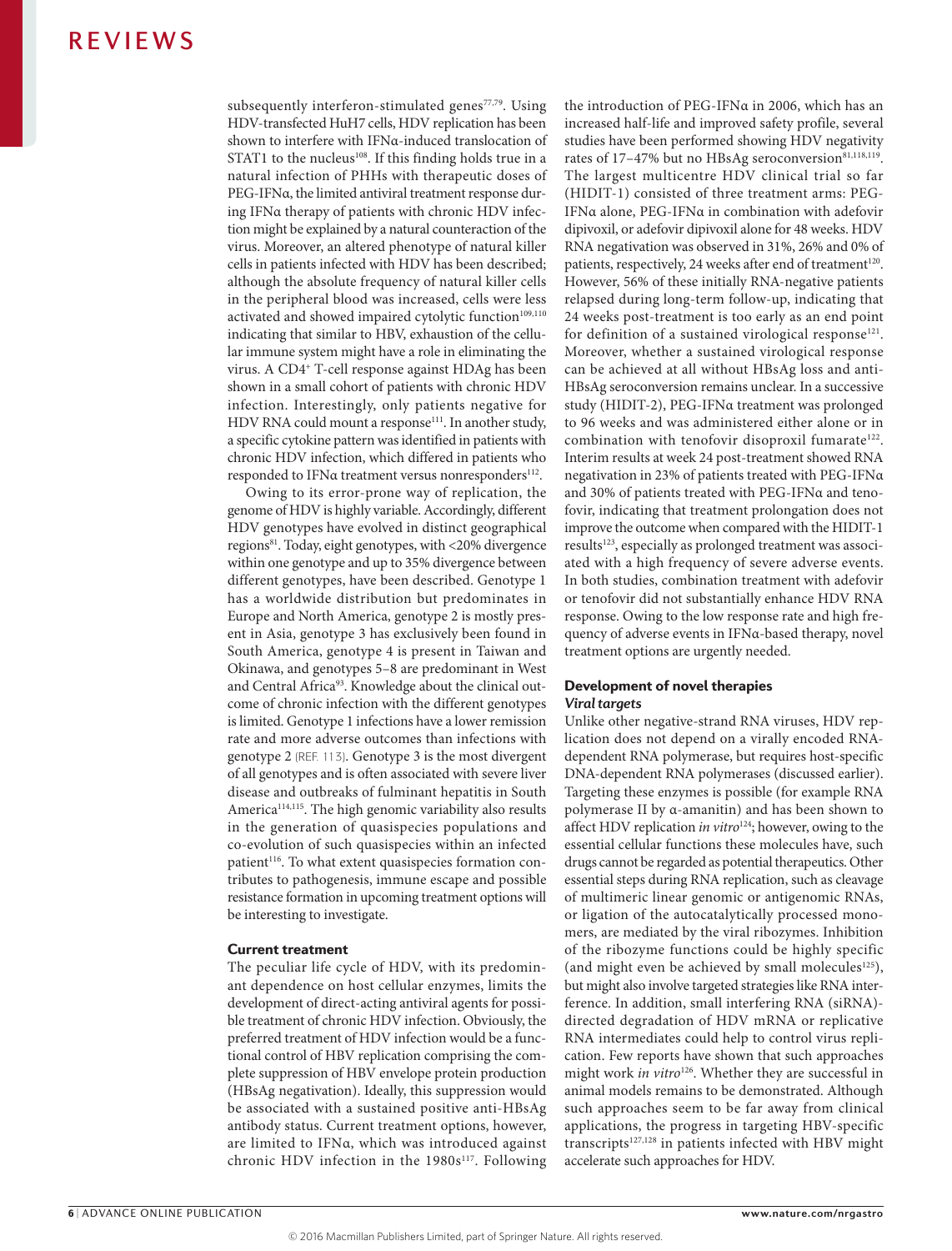The only HDV-encoded targets that could be affected by direct-acting antiviral agents are S-HDAg and L-HDAg. As both these viral proteins modulate HDV replication at different stages of replication (S-HDAg by stimulation of nuclear replication and L-HDAg by facilitating egress from an HBV coinfected cell) they are excellent molecules for specific repression of HDV replication. Unfortunately, information on compounds that target HDAgs and might modulate their activities is lacking. This gap in our knowledge is mostly related to the historical lack of appropriate cell culture systems that support the full replication cycle of HDV (including entry) and enable high-throughput screening approaches, which was not possible with the previous systems that were based on transient co-transfection. However, the discovery of the HBV–HDV receptor NTCP19,20 and the generation of cell lines that support the complete HDV replication cycle<sup>60</sup> provide the basis for the discovery of such novel antiviral compounds.

#### *Cellular targets*

HDV replication mostly depends on host cell proteins. Most of these molecules, such as HSPGs, RNA polymerase II or farnesyltransferase<sup>14,24,53</sup>, are involved in important cellular functions and are ubiquitously expressed. This expression pattern fits the observation that HDV replicates in many different cell types once HDV cDNA or HDV RNA are artificially introduced in those cells (such as by transfection of plasmids encoding antigenomes)<sup>48</sup>. In contrast to these ubiquitously expressed factors, NTCP is exclusively expressed in differentiated hepatocytes, where it acts as a transporter for conjugated bile salts within the enterohepatic pathway of bile acid regeneration<sup>21</sup>. Accordingly, NTCP is a key factor determining the hepatotropism (and also host specificity) of HDV19,75,129,130. Generally, therapeutic interference with HDV replication through inhibition of cellular proteins bears the risk of causing intolerable adverse events when the protein becomes inactivated by the drug. Considering that treatment of chronic HDV infection probably requires long-term treatment to control or in the best case eliminate the virus, this aspect is of particular importance. Thus, druggable targets have to be carefully evaluated in order to allow a tolerable degree of adverse effects that might occur during long-term administration.

#### *Novel treatments for HDV infection*

Three novel therapeutic approaches are currently being investigated in phase II clinical trials: lonafarnib, an orally administered inhibitor of farnesyltransferase, prevents L-HDAg prenylation and consequently assembly and release of HDV particles<sup>131-133</sup>; REP 2139-Ca, an intravenously injected compound, inhibits virus attachment to HSPGs and affects HBsAg<sup>134-136</sup>; and Myrcludex B, which is a preS-derived lipopeptide that specifically blocks NTCP -mediated entry of HDV and HBV into hepatocytes<sup>137-139</sup>. Lonafarnib and Myrcludex B received orphan drug status from the EMA and FDA, and follow-up studies are currently ongoing.

*Lonafarnib.* As described above, HDV assembly requires post-translational farnesylation of the L-HDAg by cellular farnesyltransferase<sup>53</sup>. Lonafarnib, an inhibitor of this enzyme originally tested for its antineoplastic effects<sup>140</sup>, potently affects this modification, interfering with the envelopment and release of the viral ribonucleoprotein complex<sup>141</sup>. These effects have been shown *in vitro* and *in vivo* using mouse models<sup>142,143</sup>. Thus, lonafarnib is able to directly interfere with HDV particle release by infected hepatocytes, thereby acting in a similar way to inhibitors of HBV, for example nucleoside analogues, which prevent reverse transcription and block virus production. However, lonafarnib inactivates an essential cellular enzyme and therefore influences important cellular events, including the farnesylation of signalling molecules such as c-Ras. Lonafarnib has been explored in many clinical trials against different forms of cancer with only little clinical benefit<sup>144,145</sup>. Remarkably, clinical data revealed that lonafarnib dose-dependently reduced serum levels of HDV RNA when administered in patients with chronic HDV infection<sup>131</sup>. This finding demonstrates that the drug reduces HDV assembly in HDV-infected human livers; whether this reduction results in elimination of infected hepatocytes (for example by inducing cytolytic mechanisms through accumulation of intracellular replicative intermediates or activation of cytolytic immune responses) remains to be seen. Managing the adverse effects associated with the enzymatic inhibition of the transferase for long-term treatment durations, which are probably required for treating chronic HDV infection, will be a further challenge.

*Nucleic acid polymers.* The second approach being investigated for chronic HDV infection is based on intravenous administration of highly negatively charged nucleic acid polymers, which have been hypothesized to interfere with the attachment of HBV and HDV to HSPGs. This interaction is required before specific NTCP binding of both HBV and HDV<sup>14,18</sup>. Nucleic acid polymers have been shown to interfere with entry of duck HBV, which uses a distinct pathway for cell entry to that of HBV, but can also be blocked by highly negatively charged molecules<sup>146</sup>. In addition to the inhibitory effect on viral entry, nucleic acid polymers are assumed to interfere with the assembly of HBsAg. However, the detailed molecular mechanism remains to be analysed. In addition to the results obtained in duck HBV, the entry inhibitor activity of a related nucleic acid polymer, REP 2055, has been verified for HDV147. Nucleic acid polymers have entered phase II trials in HBVmonoinfected and HBV–HDV co- infected patients. In a single-arm clinical trial including 12 HBeAgnegative patients co-infected with HBV and HDV, 500 mg REP 2139-Ca was administered once a week for 15 weeks, followed by weekly co- administration of 250mg REP 2139-Ca and 180µg PEG-IFNα for another 15 weeks. PEG-IFNα was maintained for another 33 weeks and patients were followed up for 24 weeks post-treatment. Interim results of this analysis showed that REP 2139-Ca was well tolerated and resulted in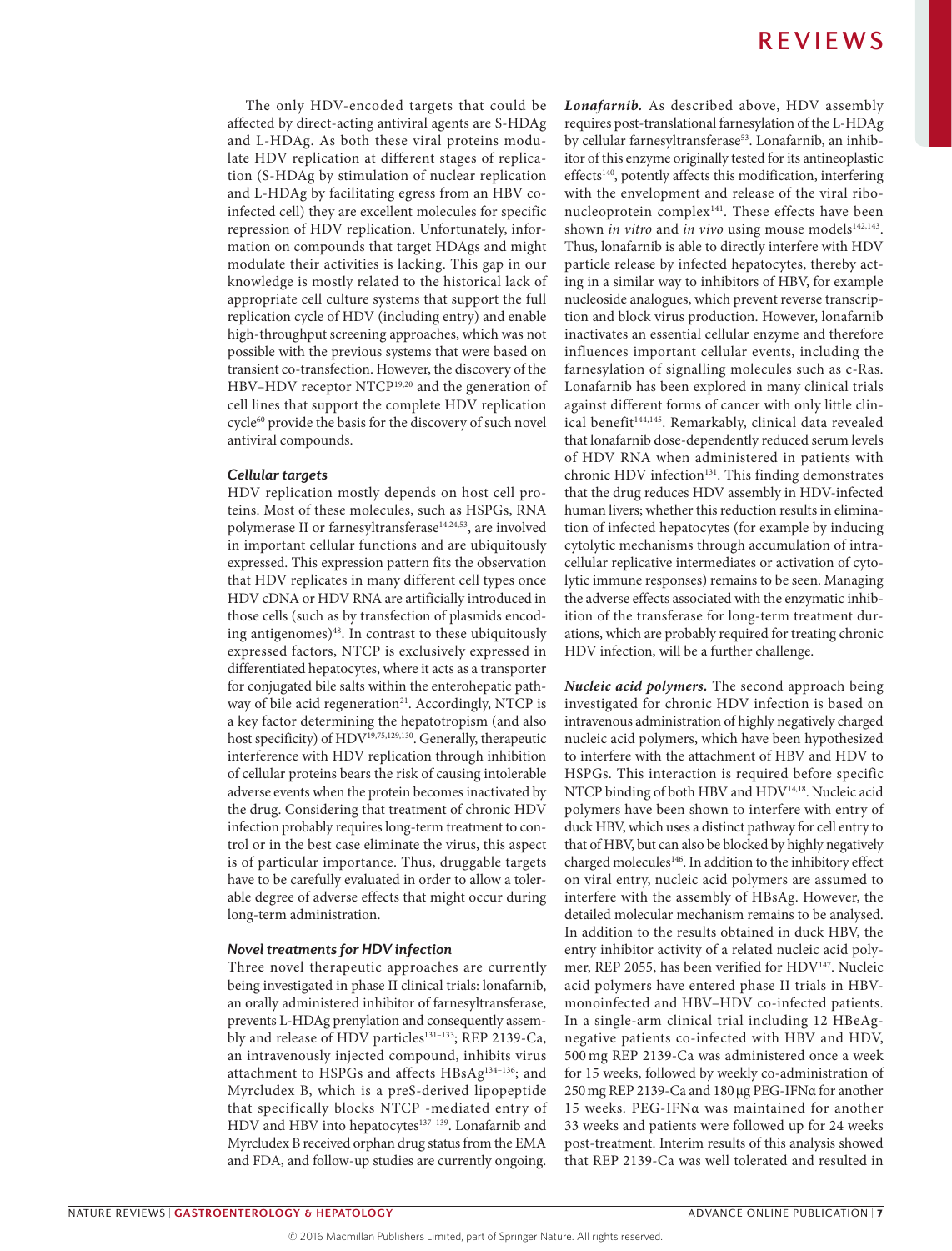a strong reduction of serum HDV RNA levels under REP 2139-Ca therapy. In parallel to the decline in HDV RNA levels, detectable HBsAg decreased substantially in the serum of patients. Both a decline in HDV RNA levels and reduced measurable HBsAg is promising, and it will be interesting to see whether a sustained virological response can be achieved in follow-up studies. Current information on the developmental status of this drug can be found elsewhere<sup>148</sup>.

*Myrcludex B.* The third therapeutic approach relies on blocking the hepatocyte-specific NTCP receptor. Synthetic lipopeptides that mimic the receptor-binding site within the preS1-domain of the L-HBsAg (FIG. 1B) have been shown to potently inhibit HBV and HDV infection in cell culture and in a mouse model at subnanomolar concentrations<sup>66,149-151</sup>. A lead candidate of such peptides, Myrcludex B, has been characterized regarding its hepatocyte-binding specificity and its hepatotropism19,129,130. Myrcludex B efficiently targets NTCP of different species and accumulates at the sinusoidal membrane of differentiated hepatocytes *in vivo* after intravenous or subcutaneous administrations. It associates *in vivo* with NTCP with half-life times of about 16h in mice<sup>129,130</sup> and chimpanzees (S. Urban and R. Lanford, unpublished work). Myrcludex B can inhibit the natural bile acid transporter function of NTCP19,152 and thereby increases conjugated bile acid levels in humans when administered at doses >3-4 mg<sup>153</sup>. Remarkably, the  $IC_{50}$  of Myrcludex B for inhibition of HBV and HDV entry (80pM) differs substantially (>500-fold) from its inhibitory effect on bile salt transport (~47 nM). This difference indicates that blockade of NTCP as a receptor for HBV and/or HDV can be achieved without blocking the transporter function of NTCP. In addition, NTCPknockout mice are viable and show few NTCP-specific abnormalities<sup>154</sup>. In a case study, a person with highly elevated levels of bile salt was diagnosed with a functional knock down of NTCP without displaying apparent clinical symptoms<sup>155</sup>. Thus, NTCP is presumably eligible for prolonged treatment durations. Myrcludex B has successfully passed phase I safety studies<sup>138</sup> and has entered into phase IIa clinical trials in HBeAg-negative HBV monoinfected and HBV-HDV co-infected patients<sup>137,139</sup>. In the HBV–HDV substudy including 24 patients co-infected with HBV and HDV, Myrcludex B was applied at nonsaturating doses (2 mg daily) either alone or in combination with PEG-IFNα for 24 weeks<sup>137,139</sup>. PEG-IFNα alone was used in the control arm. Myrcludex B was well tolerated and only a slight increase in levels of bile salts was observed. At week 24, HDV RNA levels declined by more than  $1 \log_{10}$  (tenfold decrease) in all cohorts and became negative in two patients in the Myrcludex B arm and two patients in the PEG-IFNα control arm. Remarkably, negativation was observed in five of seven evaluable patients in the Myrcludex B and PEG-IFNα combination arm, indicating a synergistic effect of PEG-IFNα and Myrcludex B. HBV DNA levels were also reduced at week 24 in the Myrcludex B and PEG-IFNα cohort<sup>137,139</sup>.

#### **Conclusions**

Chronic HDV infection is a global health problem with very limited treatment options. Through major advances in understanding the molecular biology of the virus, especially the discovery of NTCP as the receptor for HBV and HDV and the subsequent development of cellular and animal models, fundamental tools for the discovery of novel antivirals have become available. Although the unique life cycle of the virus and the absence of virally encoded enzymes hamper the identification of possible therapeutic targets, it might become feasible in the near future to develop novel drugs for treating this disease. Three antiviral agents targeting different mechanisms of action are currently in clinical development and show pronounced antiviral potency. It will be interesting to follow whether one of these compounds alone or a combination of the novel drugs with one another and/or PEG-IFNα can control HDV replication and slow down the progression of HBV and HDV-related liver disease. Whether elimination of HDV can be achieved without sustained control of HBV replication is questionable. Therefore, the optimal therapeutic regimen for chronic hepatitis D would be sustained control (functional cure) of HBV, including HBsAg negativation and seroconversion to an anti-HBsAg positive state. However, this aim might not be achievable in the near future. Accordingly, HDV-specific therapies that are needed now should be compliant with long-term application in patients, reduce HDV serum levels, control intrahepatic virus turnover and normalize liver functions.

- 1. Rizzetto, M. *et al.* Immunofluorescence detection of new antigen–antibody system (δ/anti‑δ) associated to hepatitis B virus in liver and in serum of HBsAg carriers. *Gut* **18**, 997–1003 (1977).
- 2. Rizzetto, M. *et al.* Incidence and significance of antibodies to delta antigen in hepatitis B virus infection. *Lancet* **2**, 986–990 (1979).
- 3. Rizzetto, M. *et al.* Transmission of the hepatitis B virus-associated delta antigen to chimpanzees. *J. Infect. Dis.* **141**, 590–602 (1980).
- 4. Rizzetto, M. *et al.* δ Agent: association of δ antigen with hepatitis B surface antigen and RNA in serum of δ-infected chimpanzees. *Proc. Natl Acad. Sci. USA*  **77**, 6124–6128 (1980).
- 5. He, L. F. *et al.* The size of the hepatitis delta agent. *J. Med. Virol.* **27**, 31–33 (1989).
- 6. Chen, P. J. *et al.* Structure and replication of the genome of the hepatitis δ virus. *Proc. Natl Acad. Sci. USA* **83**, 8774–8778 (1986).
- 7. Kos, A., Dijkema, R., Arnberg, A. C., van der Meide, P. H. & Schellekens, H. The hepatitis delta (δ) virus possesses a circular RNA. *Nature* **323**, 558–560 (1986).
- 8. Wang, K. S. *et al.* Structure, sequence and expression of the hepatitis delta (δ) viral genome. *Nature* **323**, 508–514 (1986).
- 9. Kuo, M. Y. *et al.* Molecular cloning of hepatitis delta virus RNA from an infected woodchuck liver: sequence, structure, and applications. *J. Virol.* **62**, 1855–1861 (1988).
- Gudima, S., Chang, J., Moraleda, G., Azvolinsky, A. & Taylor, J. Parameters of human hepatitis delta virus genome replication: the quantity, quality, and intracellular distribution of viral proteins and RNA. *J. Virol.* **76**, 3709–3719 (2002).
- 11. Ryu, W. S., Netter, H. J., Bayer, M. & Taylor, J. Ribonucleoprotein complexes of hepatitis delta virus. *J. Virol.* **67**, 3281–3287 (1993).
- 12. Li, W. & Urban, S. Entry of hepatitis B and hepatitis D virus into hepatocytes: basic insights and clinical implications. *J. Hepatol.* **64**, S32–S40 (2016).
- 13. Verrier, E. R. *et al.* A targeted functional RNA interference screen uncovers glypican 5 as an entry factor for hepatitis B and D viruses. *Hepatology* **63**, 35–48 (2016).
- 14. Lamas Longarela, O. *et al.* Proteoglycans act as cellular hepatitis delta virus attachment receptors. *PLoS ONE* **8**, e58340 (2013).
- Leistner, C. M., Gruen-Bernhard, S. & Glebe, D. Role of glycosaminoglycans for binding and infection of hepatitis B virus. *Cell. Microbiol.* **10**, 122–133 (2008).
- 16. Schulze, A., Gripon, P. & Urban, S. Hepatitis B virus infection initiates with a large surface proteindependent binding to heparan sulfate proteoglycans. *Hepatology* **46**, 1759–1768 (2007).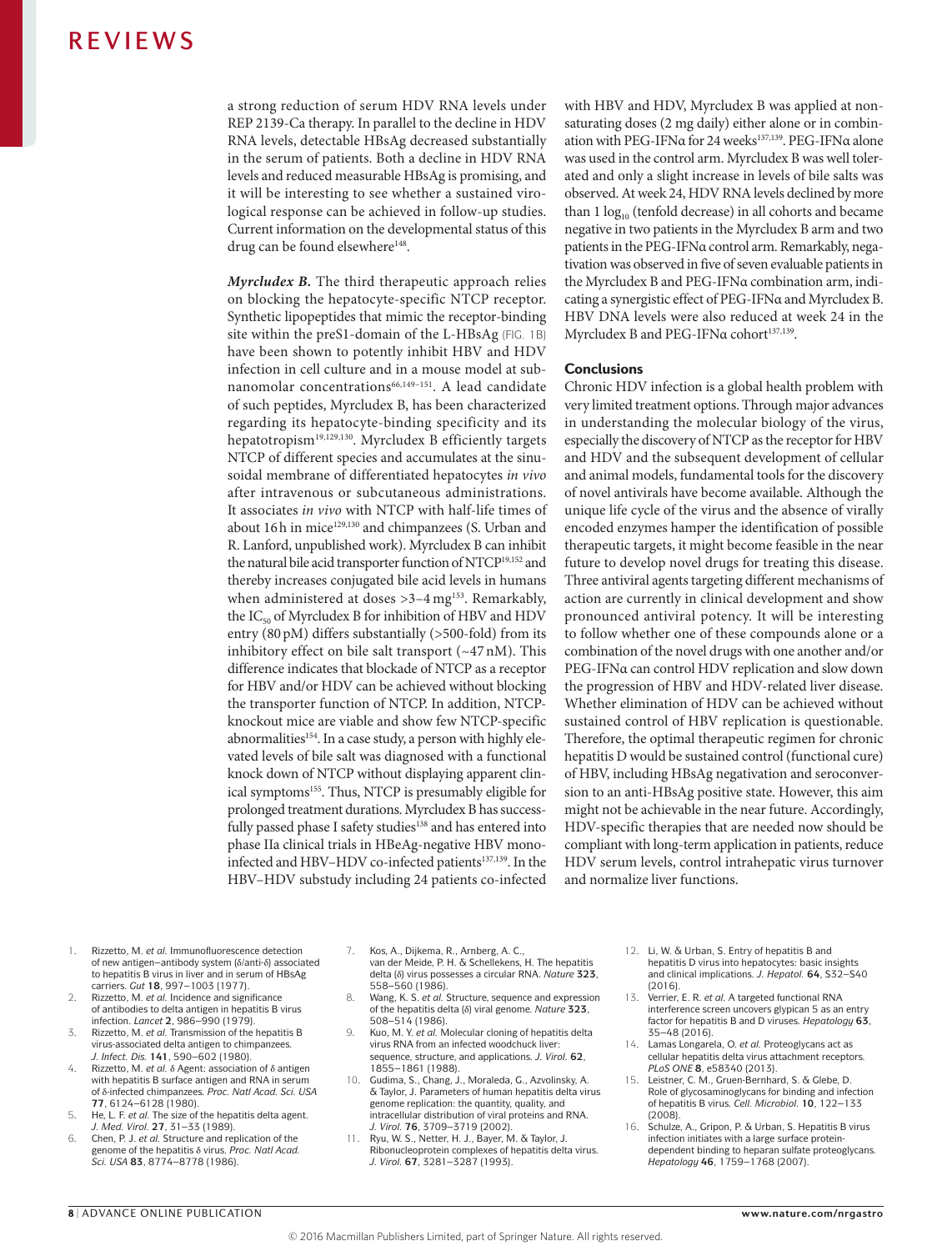- 17. Sureau, C. & Salisse, J. A conformational heparan sulfate binding site essential to infectivity overlaps with the conserved hepatitis B virus A‑determinant. *Hepatology* **57**, 985–994 (2013).
- 18. Urban, S. Liver capsule: entry and entry inhibition of hepatitis B virus and hepatitis delta virus into hepatocytes. *Hepatology* **63**, 633 (2016).
- 19. Ni, Y. *et al.* Hepatitis B and D viruses exploit sodium taurocholate co-transporting polypeptide for species specific entry into hepatocytes. *Gastroenterology* **146**, 1070–1083 (2014).
- 20. Yan, H. *et al.* Sodium taurocholate cotransporting polypeptide is a functional receptor for human hepatitis B and D virus. *eLife* **1**, e00049 (2012).
- 21. Anwer, M. S. & Stieger, B. Sodium-dependent bile salt transporters of the *SLC10A* transporter family: more than solute transporters. *Pflugers Arch.* **466**, 77–89 (2014).
- 22. Chou, H. C., Hsieh, T. Y., Sheu, G. T. & Lai, M. M. Hepatitis delta antigen mediates the nuclear import of hepatitis delta virus RNA. *J. Virol.* **72**, 3684–3690 (1998).
- 23. Tavanez, J. P. *et al.* Hepatitis delta virus ribonucleoproteins shuttle between the nucleus and the cytoplasm. *RNA* **8**, 637–646 (2002).
- 24. Chang, J., Nie, X., Chang, H. E., Han, Z. & Taylor, J. Transcription of hepatitis delta virus RNA by RNA polymerase II. *J. Virol.* **82**, 1118–1127 (2008).
- 25. Greco-Stewart, V. S., Miron, P., Abrahem, A. & Pelchat, M. The human RNA polymerase II interacts with the terminal stem-loop regions of the hepatitis *delta* virus RNA genome. *Virology* **357**, 68–78 (2007).
- Macnaughton, T. B., Shi, S. T., Modahl, L. E. & Lai, M. M. Rolling circle replication of hepatitis delta virus RNA is carried out by two different cellular RNA polymerases. *J. Virol.* **76**, 3920–3927 (2002).
- 27. Modahl, L. E., Macnaughton, T. B., Zhu, N., Johnson, D. L. & Lai, M. M. RNA-Dependent replication and transcription of hepatitis delta virus RNA involve distinct cellular RNA polymerases.
- *Mol. Cell. Biol.* **20**, 6030–6039 (2000).<br>28. Flores, R., Owens, R. A. & Taylor, J. Pathogenesis by subviral agents: viroids and hepatitis delta virus. *Curr. Opin. Virol.* **17**, 87–94 (2016).
- 29. Modahl, L. E. & Lai, M. M. Transcription of hepatitis delta antigen mRNA continues throughout hepatitis delta virus (HDV) replication: a new model of HDV RNA transcription and replication. *J. Virol.* **72**, 5449–5456 (1998).
- 30. Kuo, M. Y., Sharmeen, L., Dinter-Gottlieb, G. & Taylor, J. Characterization of self-cleaving RNA sequences on the genome and antigenome of human hepatitis delta virus. *J. Virol.* **62**, 4439–4444 (1988).
- 31. Wu, H. N. *et al.* Human hepatitis δ virus RNA subfragments contain an autocleavage activity *Proc. Natl Acad. Sci. USA* **86**, 1831–1835 (1989).
- 32. Macnaughton, T. B., Wang, Y. J. & Lai, M. M. Replication of hepatitis delta virus RNA: effect of mutations of the autocatalytic cleavage sites. *J. Virol.*  **67**, 2228–2234 (1993).
- 33. Reid, C. E. & Lazinski, D. W. A host-specific function is required for ligation of a wide variety of ribozymeprocessed RNAs. *Proc. Natl Acad. Sci. USA* **97**, 424–429 (2000).
- 34. Sharmeen, L., Kuo, M. Y. & Taylor, J. Self-ligating RNA sequences on the antigenome of human hepatitis delta virus. *J. Virol.* **63**, 1428–1430 (1989).
- 35. Hsieh, S. Y., Chao, M., Coates, L. & Taylor, J. Hepatitis delta virus genome replication: a polyadenylated mRNA for delta antigen. *J. Virol.* **64**, 3192–3198 (1990).
- 36. Lo, K., Hwang, S. B., Duncan, R., Trousdale, M. & Lai, M. M. Characterization of mRNA for hepatitis delta antigen: exclusion of the full-length antigenomic RNA as an mRNA. *Virology* **250**, 94–105 (1998).
- 37. Gudima, S., Wu, S. Y., Chiang, C. M., Moraleda, G. & Taylor, J. Origin of hepatitis delta virus mRNA. *J. Virol.* **74**, 7204–7210 (2000).
- 38. Taylor, J. M. Hepatitis D virus replication*. Cold Spring Harb. Perspect. Med.* **5**, a021568 (2015). 39. Sureau, C., Taylor, J., Chao, M., Eichberg, J. W.
- & Lanford, R. E. Cloned hepatitis delta virus cDNA is infectious in the chimpanzee. *J. Virol.* **63**, 4292–4297 (1989).
- 40. Bonino, F., Heermann, K. H., Rizzetto, M. & Gerlich, W. H. Hepatitis delta virus: protein composition of delta antigen and its hepatitis B virus‑derived envelope. *J. Virol.* **58**, 945–950 (1986).
- Chao, M., Hsieh, S. Y. & Taylor, J. Role of two forms of hepatitis delta virus antigen: evidence for a mechanism

of self-limiting genome replication. *J. Virol.* **64**, 5066–5069 (1990).

- 42. Luo, G. X. *et al.* A specific base transition occurs on replicating hepatitis delta virus RNA. *J. Virol.* **64**, 1021–1027 (1990).
- 43. Polson, A. G., Bass, B. L. & Casey, J. L. RNA editing of hepatitis delta virus antigenome by dsRNAadenosine deaminase. *Nature* **380**, 454–456 (1996).
- 44. Wong, S. K. & Lazinski, D. W. Replicating hepatitis delta virus RNA is edited in the nucleus by the small form of ADAR1. *Proc. Natl Acad. Sci. USA* **99**, 15118–15123 (2002).
- 45. Hartwig, D. *et al.* Interferon‑α stimulation of liver cells enhances hepatitis delta virus RNA editing in early infection. *J. Hepatol.* **41**, 667–672 (2004).
- 46. Hartwig, D. *et al.* The large form of ADAR 1 is responsible for enhanced hepatitis delta virus RNA editing in interferon-α‑stimulated host cells. *J. Viral Hepat.* **13**, 150–157 (2006).
- 47. Glenn, J. S., Taylor, J. M. & White, J. M. *In vitro*synthesized hepatitis delta virus RNA initiates genome replication in cultured cells. *J. Virol.* **64**, 3104–3107 (1990).
- 48. Kuo, M. Y. P., Chao, M. & Taylor, J. Initiation of replication of the human hepatitis delta virus genome from cloned DNA: role of delta antigen. *J. Virol.* **63**, 1945–1950 (1989).
- Alves, C., Freitas, N. & Cunha, C. Characterization of the nuclear localization signal of the hepatitis delta virus antigen. *Virology* **370**, 12–21 (2008).
- 50. Cao, D., Haussecker, D., Huang, Y. & Kay, M. A. Combined proteomic–RNAi screen for host factors involved in human hepatitis delta virus replication. *RNA* **15**, 1971–1979 (2009).
- 51. Lee, C. H., Chang, S. C., Wu, C. H. & Chang, M. F. A novel chromosome region maintenance 1‑independent nuclear export signal of the large form of hepatitis delta antigen that is required for the viral assembly. *J. Biol. Chem.* **276**, 8142–8148 (2001).
- 52. O'Malley, B. & Lazinski, D. W. Roles of carboxylterminal and farnesylated residues in the functions of the large hepatitis delta antigen. *J. Virol.* **79**, 1142–1153 (2005).
- 53. Glenn, J. S., Watson, J. A., Havel, C. M. & White, J. M. Identification of a prenylation site in delta virus large antigen. *Science* **256**, 1331–1333 (1992).
- 54. Otto, J. C. & Casey, P. J. The hepatitis delta virus large antigen is farnesylated both *in vitro* and in animal cells. *J. Biol. Chem.* **271**, 4569–4572 (1996).
- 55. Hwang, S. B. & Lai, M. M. Isoprenylation masks a conformational epitope and enhances *trans*-dominant inhibitory function of the large hepatitis delta antigen. *J. Virol.* **68**, 2958–2964 (1994).
- 56. Hwang, S. B. & Lai, M. M. Isoprenylation mediates direct protein–protein interactions between hepatitis large delta antigen and hepatitis B virus surface antigen. *J. Virol.* **67**, 7659–7662 (1993).
- 57. Komla-Soukha, I. & Sureau, C. A tryptophan-rich motif in the carboxyl terminus of the small envelope protein of hepatitis B virus is central to the assembly of hepatitis delta virus particles. *J. Virol.* **80**, 4648–4655 (2006).
- 58. Macnaughton, T. B. & Lai, M. M. Genomic but not antigenomic hepatitis delta virus RNA is preferentially exported from the nucleus immediately after synthesis and processing. *J. Virol.* **76**, 3928–3935 (2002).
- 59. Freitas, N., Cunha, C., Menne, S. & Gudima, S. O. Envelope proteins derived from naturally integrated hepatitis B virus DNA support assembly and release of infectious hepatitis delta virus particles. *J. Virol.* **88**, 5742–5754 (2014). 60. Lempp, F. A. & Urban, S. Generation of a cell line
- that supports the full lifecycle of hepatitis delta virus [poster P181]. *J. Viral Hepat.* **22**, 109–110 (2015).
- 61. Gudima, S., Meier, A., Dunbrack, R., Taylor, J. & Bruss, V. Two potentially important elements of the hepatitis B virus large envelope protein are dispensable for the infectivity of hepatitis delta virus. *J. Virol.* **81**, 4343–4347 (2007).
- 62. Sureau, C., Guerra, B. & Lee, H. The middle hepatitis B virus envelope protein is not necessary for infectivity of hepatitis delta virus. *J. Virol.* **68**, 4063–4066 (1994).
- 63. Sureau, C., Guerra, B. & Lanford, R. E. Role of the large hepatitis B virus envelope protein in infectivity of the hepatitis delta virion. *J. Virol.* **67**, 366–372 (1993).
- 64. Urban, S., Bartenschlager, R., Kubitz, R. & Zoulim, F. Strategies to inhibit entry of HBV and HDV into hepatocytes. *Gastroenterology* **147**, 48–64 (2014).
- 65. Watanabe, T. *et al.* Involvement of host cellular multivesicular body functions in hepatitis B virus budding. *Proc. Natl Acad. Sci. USA* **104**, 10205–10210 (2007).
- 66. Gripon, P. *et al.* Infection of a human hepatoma cell line by hepatitis B virus. *Proc. Natl Acad. Sci. USA* **99**, 15655–15660 (2002).
- 67. Wieland, S. F. The chimpanzee model for hepatitis B virus infection. *Cold Spring Harb. Perspect. Med.* **5**, a021469 (2015).
- Dandri, M. & Lütgehetmann, M. Mouse models of hepatitis B and delta virus infection. *J. Immunol. Methods* **410**, 39–49 (2014).
- 69. Bissig, K. D. *et al.* Human liver chimeric mice provide a model for hepatitis B and C virus infection and treatment. *J. Clin. Invest.* **120**, 924–930 (2010).
- 70. Lütgehetmann, M. *et al.* Humanized chimeric uPA mouse model for the study of hepatitis B and D virus interactions and preclinical drug evaluation. *Hepatology* **55**, 685–694 (2012).
- Ponzetto, A. *et al.* Transmission of the hepatitis B virus-associated δ agent to the eastern woodchuck. *Proc. Natl Acad. Sci. USA* **81**, 2208–2212 (1984).
- 72. Netter, H. J., Kajino, K. & Taylor, J. M. Experimental transmission of human hepatitis delta virus to the laboratory mouse. *J. Virol.* **67**, 3357–3362 (1993).
- Li, H. *et al.* HBV life cycle is restricted in mouse hepatocytes expressing human NTCP. *Cell. Mol. Immunol.* **11**, 175–183 (2014).
- Yan, H. *et al.* Molecular determinants of hepatitis B and D virus entry restriction in mouse sodium taurocholate cotransporting polypeptide. *J. Virol.* **87**, 7977–7991 (2013).
- 75. Lempp, F. A. *et al.* Evidence that hepatitis B virus replication in mouse cells is limited by the lack of a host cell dependency factor. *J. Hepatol.* **64**, 556–564  $(2016)$
- 76. Giersch, K. *et al.* Persistent hepatitis D virus monoinfection in humanized mice is efficiently converted by hepatitis B virus to a productive co‑infection. *J. Hepatol.* **60**, 538–544 (2014).
- 77. He, W. *et al.* Hepatitis D virus infection of mice expressing human sodium taurocholate co‑transporting polypeptide. *PLoS Pathog.* **11**, e1004840 (2015).
- 78. Winer, B. Y. & Ploss, A. Determinants of hepatitis B and delta virus host tropism. *Curr. Opin. Virol.* **13**, 109–116 (2015).
- 79. Giersch, K. *et al.* Hepatitis Delta co‑infection in humanized mice leads to pronounced induction of innate immune responses in comparison to HBV mono-infection. *J. Hepatol.* **63**, 346–353 (2015).
- Lutgehetmann, M. *et al. In vivo* proliferation of hepadnavirus-infected hepatocytes induces loss of covalently closed circular DNA in mice. *Hepatology*  **52**, 16–24 (2010).
- 81. Wedemeyer, H. & Manns, M. P. Epidemiology, pathogenesis and management of hepatitis D: update and challenges ahead. *Nat. Rev. Gastroenterol. Hepatol.* **7**, 31–40 (2010).
- 82. Gaeta, G. B. *et al.* Chronic hepatitis D: a vanishing disease? An Italian multicenter study. *Hepatology* **32**, 824–827 (2000).
- Smedile, A. *et al.* Epidemiologic patterns of infection with the hepatitis B virus-associated delta agent in Italy. *Am. J. Epidemiol.* **117**, 223–229 (1983).
- 84. Degertekin, H., Yalcin, K., Yakut, M. & Yurdaydin, C. Seropositivity for delta hepatitis in patients with chronic hepatitis B and liver cirrhosis in Turkey: a meta-analysis. *Liver Int.* **28**, 494–498 (2008).
- 85. Cross, T. J. *et al.* The increasing prevalence of hepatitis delta virus (HDV) infection in South London. *J. Med. Virol.* **80**, 277–282 (2008).
- 86. Heidrich, B. *et al.* Virological and clinical characteristics of delta hepatitis in Central Europe. *J. Viral Hepat.* **16**, 883–894 (2009).
- 87. Gish, R. G. *et al.* Coinfection with hepatitis B and D: epidemiology, prevalence and disease in patients in Northern California. *J. Gastroenterol. Hepatol.* **28**, 1521–1525 (2013).
- Kushner, T., Serper, M. & Kaplan, D. E. Delta hepatitis within the Veterans Affairs medical system in the United States: prevalence, risk factors, and outcomes. *J. Hepatol.* **63**, 586–592 (2015).
- 89. Kucirka, L. M. *et al.* Prevalence, correlates, and viral dynamics of hepatitis delta among injection drug users. *J. Infect. Dis.* **202**, 845–852 (2010).
- 90. El Bouzidi, K. *et al.* Hepatitis delta virus testing, epidemiology and management: a multicentre crosssectional study of patients in London. *J. Clin. Virol.* **66**, 33–37 (2015).
- 91. Manesis, E. K. *et al.* Prevalence and clinical course of hepatitis delta infection in Greece: a 13‑year prospective study. *J. Hepatol.* **59**, 949–956 (2013).